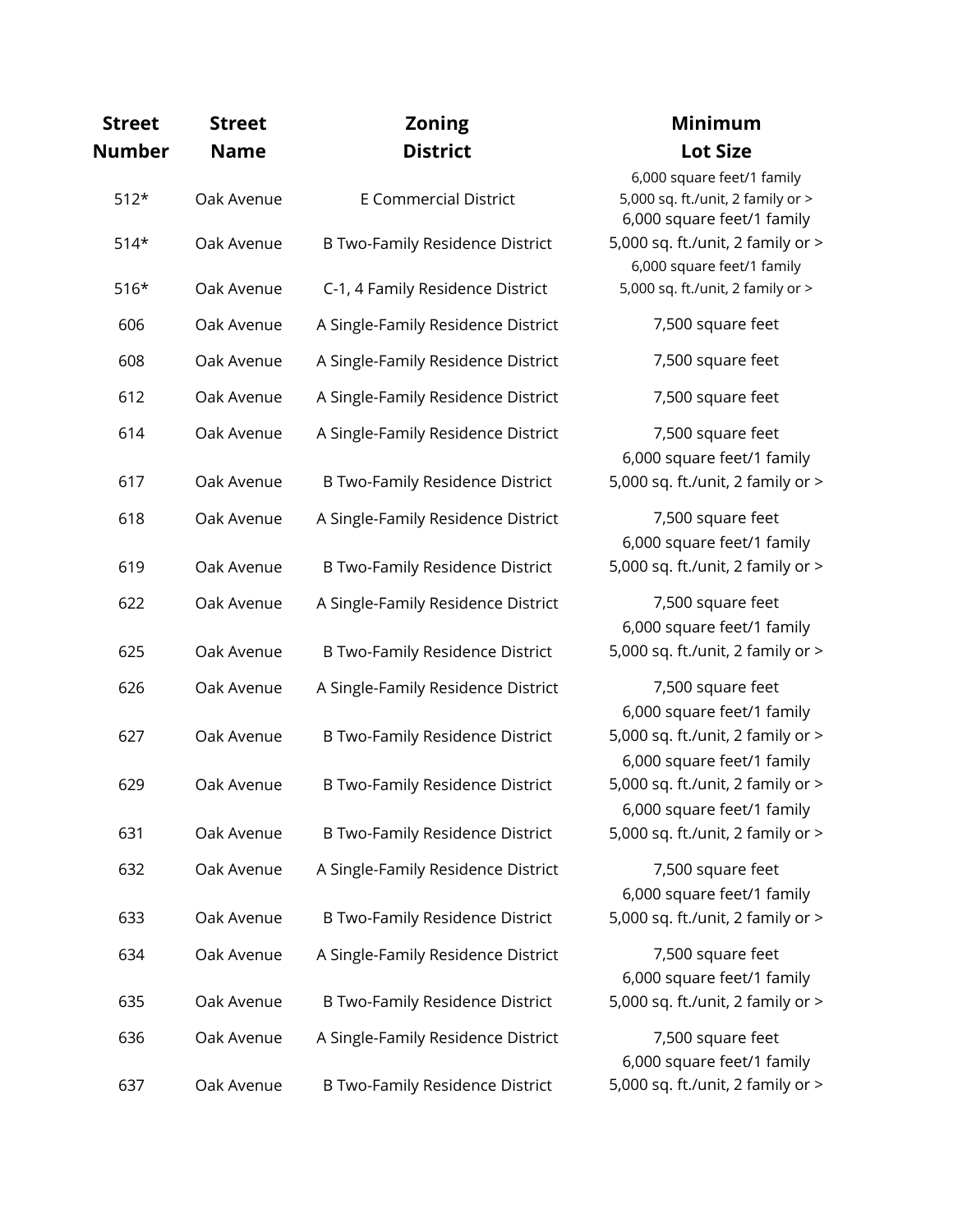| 639  | Oak Avenue | <b>B Two-Family Residence District</b> | 6,000 square feet/1 family<br>5,000 sq. ft./unit, 2 family or ><br>6,000 square feet/1 family |
|------|------------|----------------------------------------|-----------------------------------------------------------------------------------------------|
| 641  | Oak Avenue | B Two-Family Residence District        | 5,000 sq. ft./unit, 2 family or >                                                             |
| 644  | Oak Avenue | A Single-Family Residence District     | 7,500 square feet                                                                             |
| 705  | Oak Avenue | A Single-Family Residence District     | 7,500 square feet                                                                             |
| 709  | Oak Avenue | A Single-Family Residence District     | 7,500 square feet                                                                             |
| 710  | Oak Avenue | A Single-Family Residence District     | 7,500 square feet                                                                             |
| 711  | Oak Avenue | A Single-Family Residence District     | 7,500 square feet                                                                             |
| 714  | Oak Avenue | A Single-Family Residence District     | 7,500 square feet                                                                             |
| 717  | Oak Avenue | A Single-Family Residence District     | 7,500 square feet                                                                             |
| 719  | Oak Avenue | A Single-Family Residence District     | 7,500 square feet                                                                             |
| 720  | Oak Avenue | A Single-Family Residence District     | 7,500 square feet                                                                             |
| 800  | Oak Avenue | A Single-Family Residence District     | 7,500 square feet<br>6,000 square feet/1 family                                               |
| 803  | Oak Avenue | <b>B Two-Family Residence District</b> | 5,000 sq. ft./unit, 2 family or ><br>6,000 square feet/1 family                               |
| 809  | Oak Avenue | <b>B Two-Family Residence District</b> | 5,000 sq. ft./unit, 2 family or ><br>6,000 square feet/1 family                               |
| 815  | Oak Avenue | B Two-Family Residence District        | 5,000 sq. ft./unit, 2 family or >                                                             |
| 818  | Oak Avenue | A Single-Family Residence District     | 7,500 square feet<br>6,000 square feet/1 family                                               |
| 819  | Oak Avenue | B Two-Family Residence District        | 5,000 sq. ft./unit, 2 family or >                                                             |
| 820  | Oak Avenue | A Single-Family Residence District     | 7,500 square feet                                                                             |
| 824  | Oak Avenue | A Single-Family Residence District     | 7,500 square feet<br>6,000 square feet/1 family                                               |
| 825  | Oak Avenue | <b>B Two-Family Residence District</b> | 5,000 sq. ft./unit, 2 family or >                                                             |
| 904  | Oak Avenue | A Single-Family Residence District     | 7,500 square feet                                                                             |
| 914  | Oak Avenue | A Single-Family Residence District     | 7,500 square feet                                                                             |
| 915  | Oak Avenue | A Single-Family Residence District     | 7,500 square feet                                                                             |
| 928  | Oak Avenue | A Single-Family Residence District     | 7,500 square feet                                                                             |
| 1025 | Oak Avenue | A Single-Family Residence District     | 7,500 square feet                                                                             |